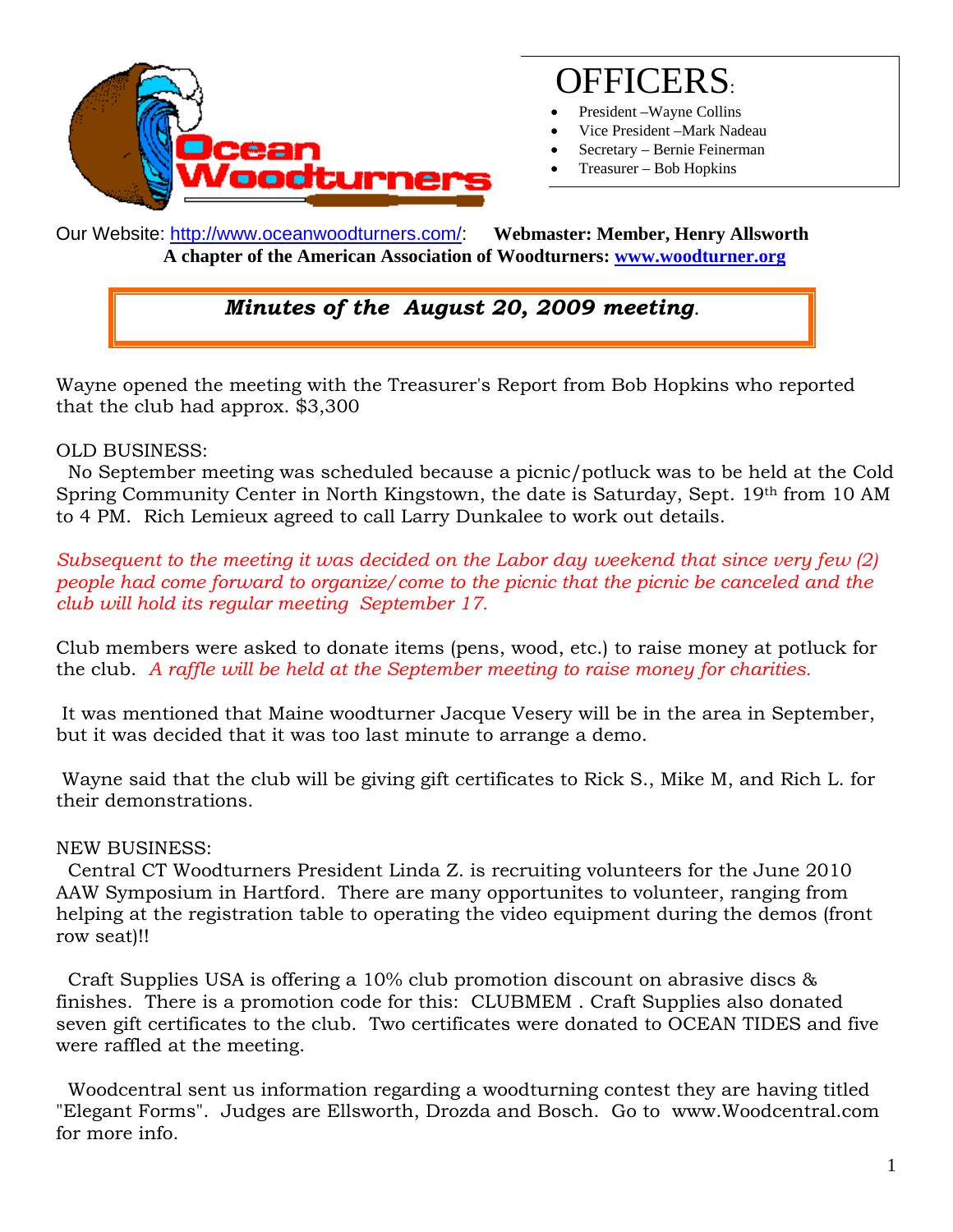"Octoberfest" party at Woodcraft on October 24th. Woodcraft is looking for some volunteers to help out with demonstrations, displaying their work, mingling etc. Woodcraft will be sending out  $\omega$  2000 invitations for the event which will include food, drink and a number of vendor reps, so they are anticipating a good showing. Wayne said that this would be a great chance for our club to give something back to Woodcraft in addition to being able to show off our work and do some networking. Anyone interested and with time to help out please contact Wayne as soon as possible.

**SHOW and TELL** 

Anyone with photos or ideas of interest to the club, should send them to Henry A. at www.henry@allsworth.com



Bill Smith showed a "5 eyed" bowl made from green maple.



John Chakuroff's supported scraper..."an excellent tool"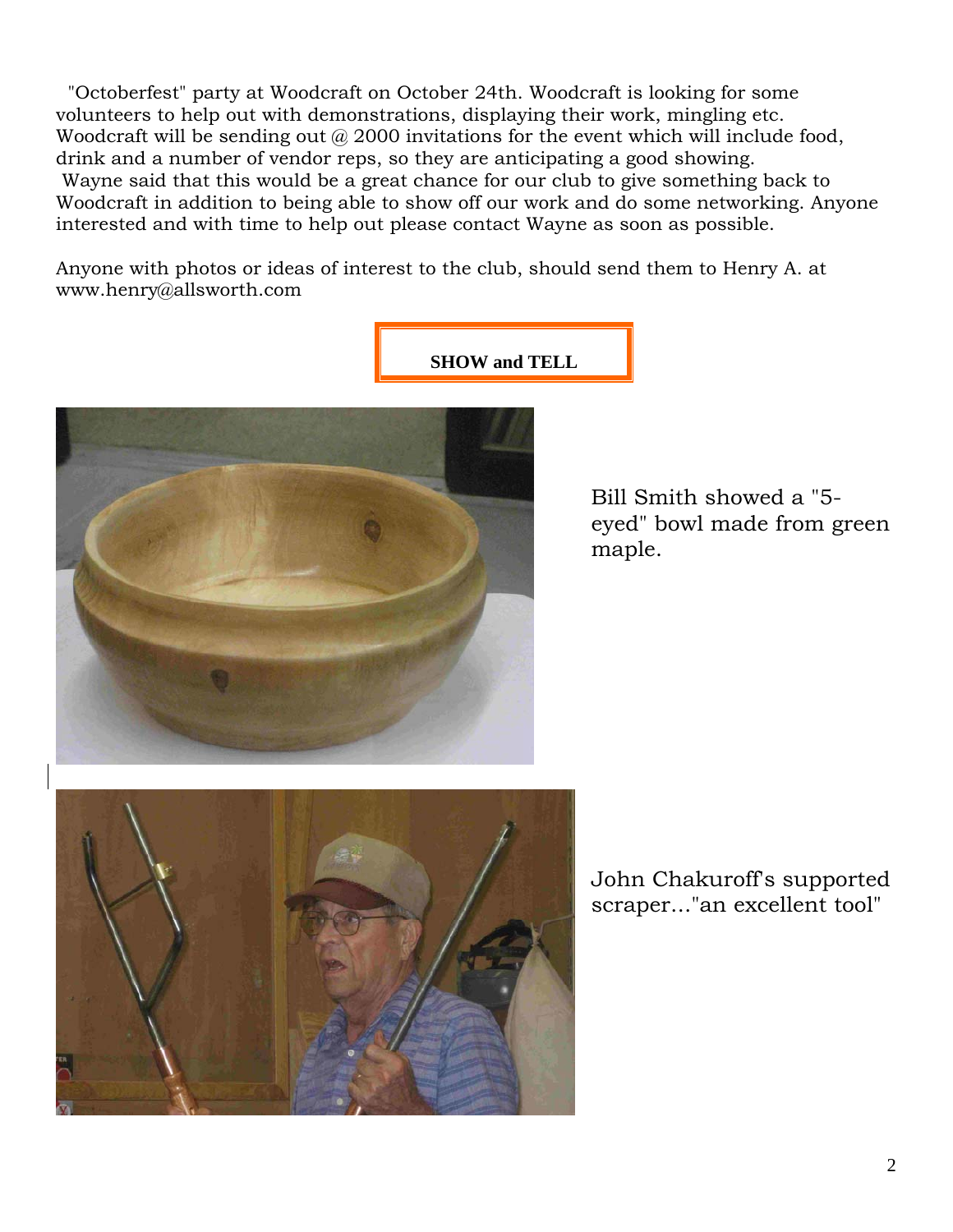## **Demonstration**

Rich Lemieux demonstrated how to turn a 'volute' (a spiral scroll like shape) finial or ornament. Rich had attended a Keith Tompkins demo and then took a hands-on day workshop with him. Check out www.kiethptompkins.com to see other examples of this type of turning.



Rich holding a finished turning



Showing how the 2 half's of the turning are glued together